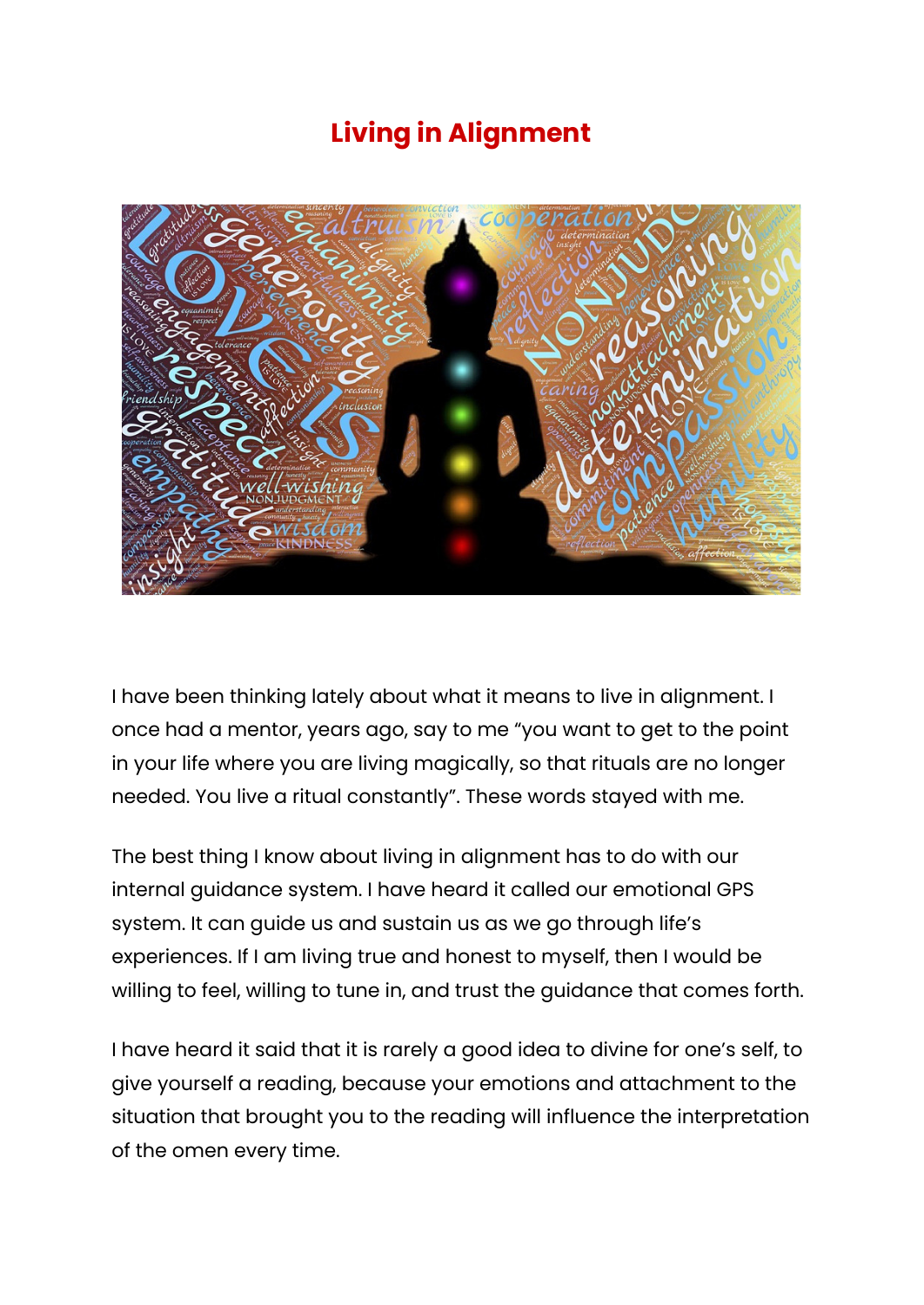If we are living in alignment, I wonder if the omen is needed. All of life can become a constant interweaving of omens. We are able to pick up the messages that are being presented to us from everything and every source. Life takes on a richness and depth of meaning, as we walk as part of the integrated whole, trusting that everything that is happening is doing so to teach us more about us individually and collectively.

Planets are a powerful omen. The sky and celestial sphere are constantly shifting and speaking. My body, as a microcosm of the greater whole, does the same. It has a language and is sending messages to me.

I remember as a child looking up at the stars. I loved what I saw. I felt those bright distant lights deep within my heart. Considering this powerful feeling, it was perhaps predictable that I would end up wanting to know and understand the stars on a symbolic level. Perhaps it was foreshadowed that I would be an astrologer. In many ways, it feels like this life has chosen me.

Living in alignment with the stars is like living in alignment with any environment I find myself in. I observe, I consider, I contemplate, and I seek a greater understanding through what I perceive. I trust that the omens are speaking to lessons that my soul either desires or is in need of learning. I seek a greater richness and depth of understanding of my spiritual path through my observations of the heavens.

It is a blessing to live in this integrated way. It is a blessing to see the world as magical, and to want to live that magic, not just practice it from time to time.

Plato has said that to observe the stars brings wisdom. That sight cultivates self-knowledge.